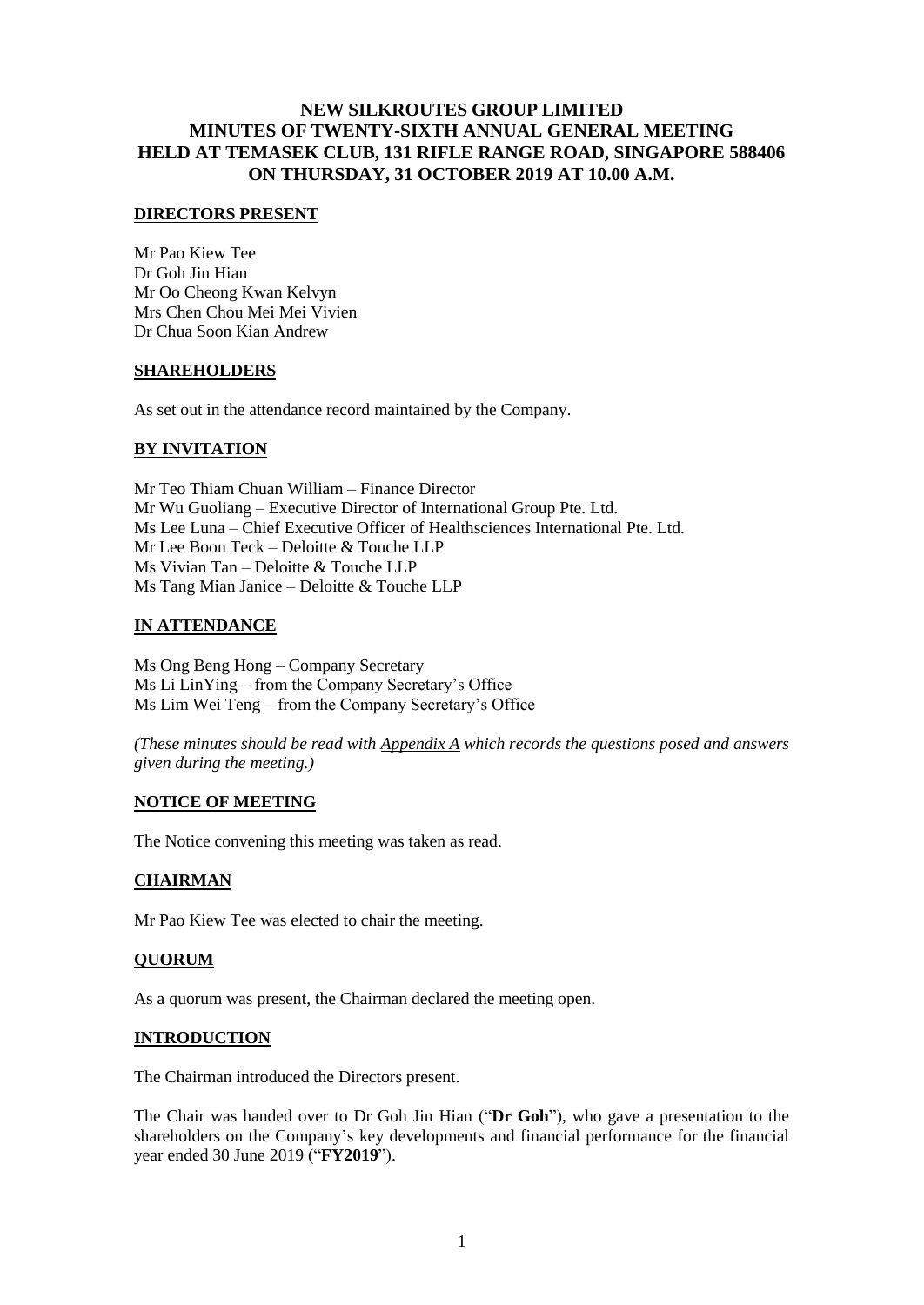Dr Goh invited the shareholders to raise questions if they required clarifications or had any queries pertaining to the Company's key developments and financial performance for FY2019. One of the shareholders raised certain questions and details of those questions and answers in response thereto are recorded in Appendix A as attached hereto.

# **ORDINARY BUSINESS:**

## **1. ORDINARY RESOLUTION 1: ADOPTION OF DIRECTORS' STATEMENT AND AUDITED FINANCIAL STATEMENTS**

Ordinary Resolution 1 on the Agenda was to receive and adopt the Directors' Statement and Audited Financial Statements of the Company for FY2019 together with the Auditors' Report.

The Chairman invited the shareholders to raise questions if they required clarifications or had any queries pertaining to the resolution.

As there were no questions raised by the shareholders, the Chairman proposed the motion which was then seconded by Mr Lim Jew Tiong.

The voting result of the poll was as follows:

|                        | <b>Number of Votes</b> | Percentage of Total Votes $(\% )$ |
|------------------------|------------------------|-----------------------------------|
| For the Resolution     | 85,741,725             | 100.00                            |
| Against the Resolution |                        | $0.00\,$                          |

The following resolution was passed based on the results of the poll:

"That the Directors' Statement and Audited Financial Statements for the financial year ended 30 June 2019 and the Auditors' Report be received and adopted."

## **2. ORDINARY RESOLUTION 2: RE-ELECTION OF MR OO CHEONG KWAN KELVYN AS A DIRECTOR**

Ordinary Resolution 2 on the Agenda was to re-elect Mr Oo Cheong Kwan Kelvyn who was retiring by rotation.

In accordance with Article 91 of the Company's Constitution, Mr Oo Cheong Kwan Kelvyn, a Director of the Company, retired by rotation and being eligible, offered himself for re-election. Mr Oo Cheong Kwan Kelvyn would upon re-election as a Director of the Company, remain as an Executive Director and the Chief Corporate Officer of the Company, and would be considered non-independent.

The Chairman invited the shareholders to raise questions if they required clarifications or had any queries pertaining to the resolution.

A shareholder raised a question and details of the question and answer in response thereto are recorded in Appendix A as attached hereto.

The Chairman proposed the motion which was then seconded by Mr Chang Fook Tin.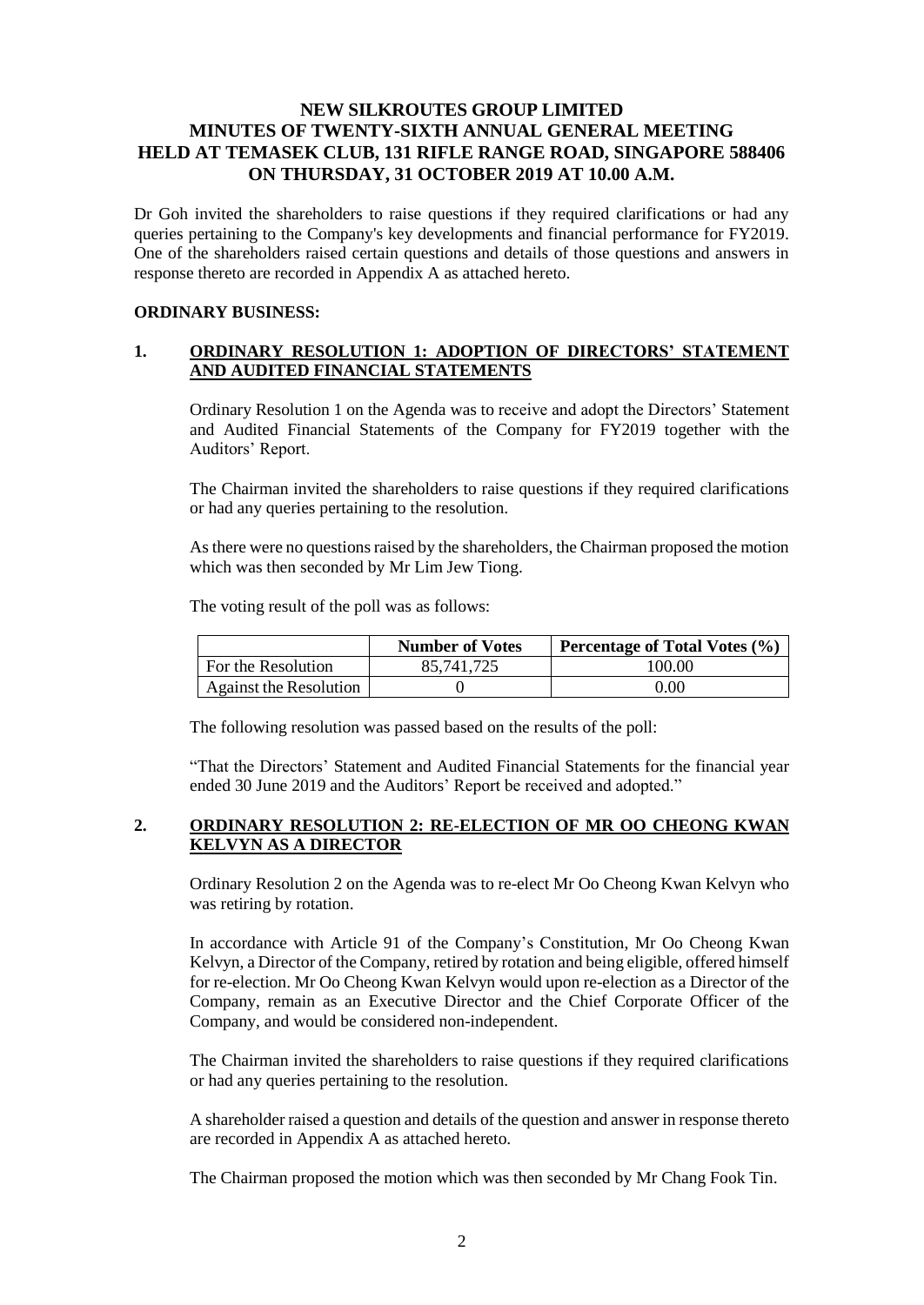The voting result of the poll was as follows:

|                        | <b>Number of Votes</b> | <b>Percentage of Total Votes (%)</b> |
|------------------------|------------------------|--------------------------------------|
| For the Resolution     | 82,052,251             | 95.76                                |
| Against the Resolution | 3.629.545              | 4.24                                 |

The following resolution was passed based on the results of the poll:

"That Mr Oo Cheong Kwan Kelvyn be re-elected as a Director of the Company pursuant to Article 91 of the Company's Constitution."

### **3. ORDINARY RESOLUTION 3: RE-ELECTION OF MRS CHEN CHOU MEI MEI VIVIEN AS A DIRECTOR**

Ordinary Resolution 3 on the Agenda was to re-elect Mrs Chen Chou Mei Mei Vivien who was retiring by rotation.

In accordance with Article 91 of the Company's Constitution, Mrs Chen Chou Mei Mei Vivien, a Director of the Company, retired by rotation and being eligible, offered herself for re-election. Mrs Chen Chou Mei Mei Vivien would upon re-election as a Director of the Company, remain as an Independent Non-Executive Director, the Chairman of each of the Nominating Committee and the Remuneration Committee, and a member of the Audit and Risk Committee, and would be considered independent.

The Chairman invited the shareholders to raise questions if they required clarifications or had any queries pertaining to the resolution.

A shareholder raised a question and details of the question and answer in response thereto are recorded in Appendix A as attached hereto.

The Chairman proposed the motion which was then seconded by Mr Lim Yue Heng.

The voting result of the poll was as follows:

|                               | <b>Number of Votes</b> | Percentage of Total Votes $(\% )$ |
|-------------------------------|------------------------|-----------------------------------|
| For the Resolution            | 83.228.556             | 99.23                             |
| <b>Against the Resolution</b> | 650,003                | 0.77                              |

The following resolution was passed based on the results of the poll:

"That Mrs Chen Chou Mei Mei Vivien be re-elected as a Director of the Company pursuant to Article 91 of the Company's Constitution."

### **4. ORDINARY RESOLUTION 4: RE-ELECTION OF DR CHUA SOON KIAN ANDREW AS A DIRECTOR**

Ordinary Resolution 4 on the Agenda was to re-elect Dr Chua Soon Kian Andrew who was retiring pursuant to Article 97 of the Company's Constitution.

Under Article 97 of the Company's Constitution, the Company may by Ordinary Resolution appoint any person to be a Director either to fill a casual vacancy or as an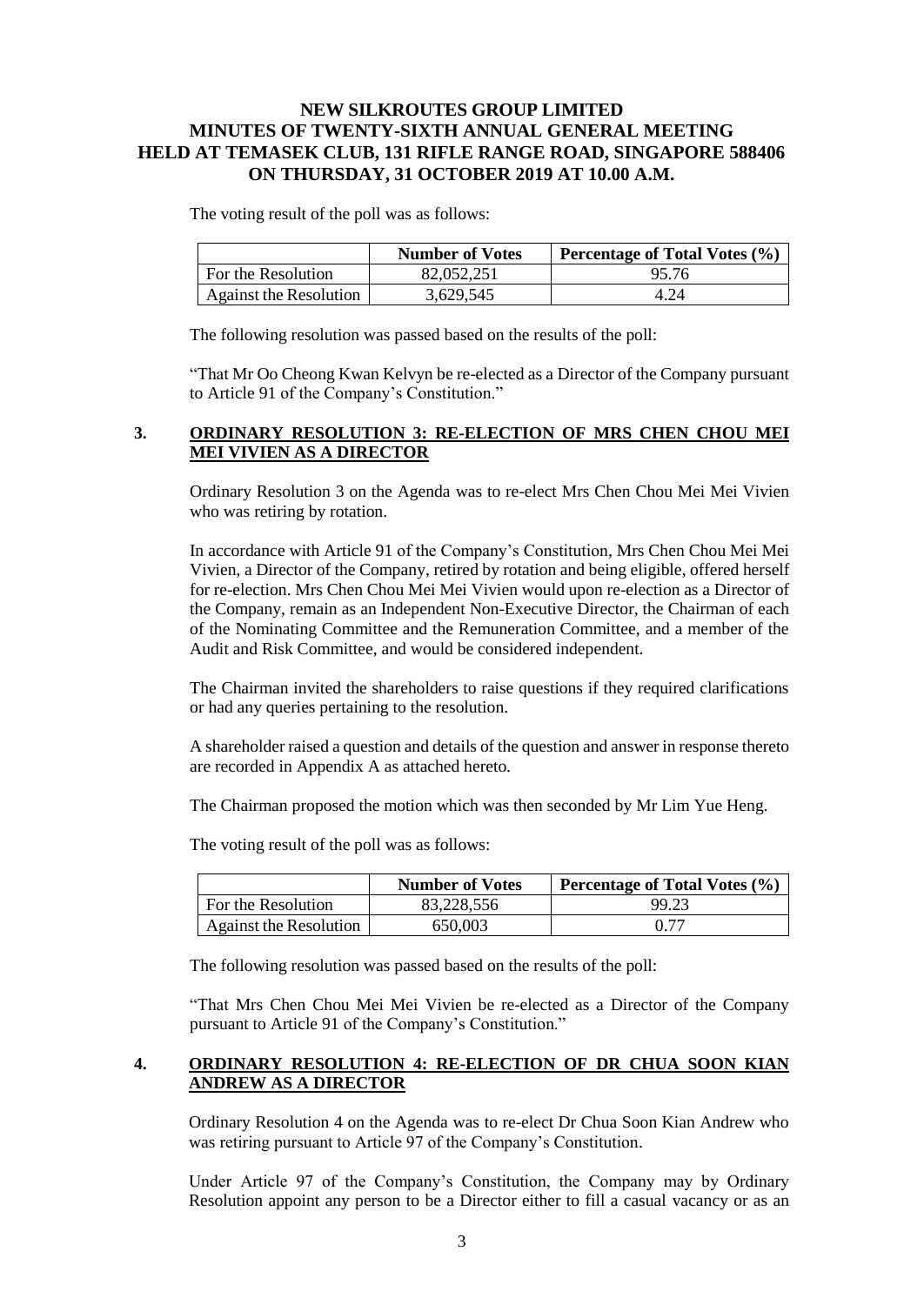additional Director. Any person so appointed by the Directors shall hold office only until the next Annual General Meeting and shall then be eligible for re-election.

In accordance with Article 97 of the Company's Constitution, Dr Chua Soon Kian Andrew, a Director of the Company, who was appointed on 17 June 2019, retired and, being eligible, offered himself for re-election. Dr Chua Soon Kian Andrew would upon re-election as a Director of the Company, remain as a Non-Executive Non-Independent Director and a member of each of the Audit and Risk Committee, the Nominating Committee and the Remuneration Committee, and will be considered non-independent.

The Chairman invited the shareholders to raise questions if they required clarifications or had any queries pertaining to the resolution.

A shareholder raised certain questions and details of those questions and answers in response thereto are recorded in Appendix A as attached hereto.

The Chairman proposed the motion which was then seconded by Mr Lim Yue Heng.

The voting result of the poll was as follows:

|                        | <b>Number of Votes</b> | Percentage of Total Votes (%) |
|------------------------|------------------------|-------------------------------|
| For the Resolution     | 72,786,628             | 100.00                        |
| Against the Resolution |                        | 0.00                          |

The following resolution was passed based on the results of the poll:

"That Dr Chua Soon Kian Andrew be re-elected as a Director of the Company pursuant to Article 97 of the Company's Constitution."

### **5. ORDINARY RESOLUTION 5: DIRECTORS' FEES**

Ordinary Resolution 5 on the Agenda was to approve the payment of Directors' fees for the financial year ending 30 June 2020. The Directors recommended the payment of a sum of S\$144,000 as Directors' fees for the financial year ending 30 June 2020, to be paid quarterly in arrears.

The Chairman invited the shareholders to raise questions if they required clarifications or had any queries pertaining to the resolution.

As there were no questions raised by the shareholders, the Chairman proposed the motion which was then seconded by Mr Lim Jew Tiong.

The voting result of the poll was as follows:

|                           | <b>Number of Votes</b> | <b>Percentage of Total Votes (%)</b> |
|---------------------------|------------------------|--------------------------------------|
| <b>For the Resolution</b> | 85,703,336             | 99.99                                |
| Against the Resolution    | 5.912                  | 0.01                                 |

The following resolution was passed based on the results of the poll:

"That the payment of Directors' fee of S\$144,000 for the financial year ending 30 June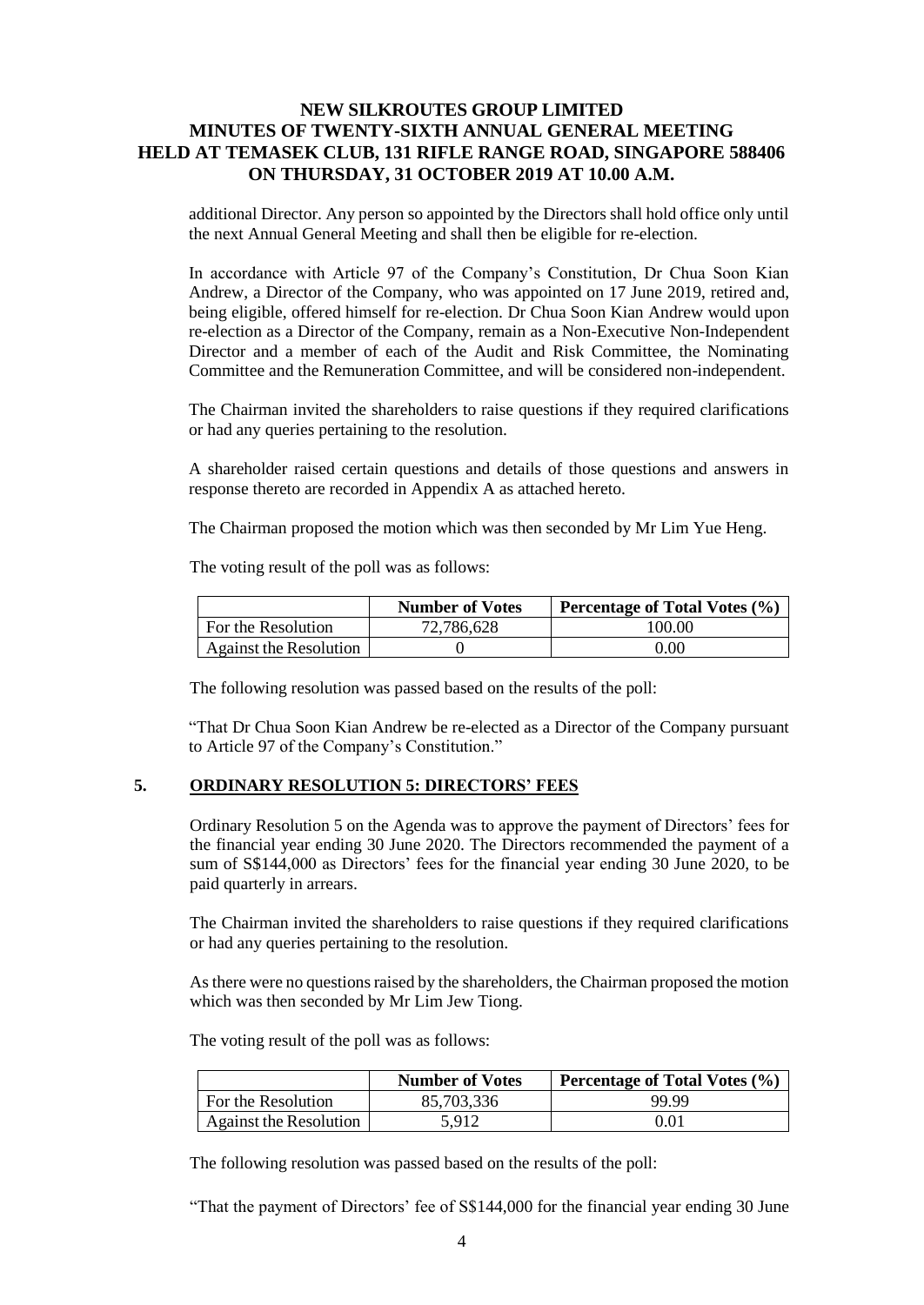2020, to be paid quarterly in arrears, be and is hereby approved."

### **6. ORDINARY RESOLUTION 6: RE-APPOINTMENT OF AUDITORS**

Ordinary Resolution 6 on the Agenda was to re-appoint Deloitte & Touche LLP as the Company's Auditors and to authorise the Directors to fix their remuneration.

The Chairman invited the shareholders to raise questions if they required clarifications or had any queries pertaining to the resolution.

As there were no questions raised by the shareholders, the Chairman proposed the motion which was then seconded by Mr Chang Fook Tin.

The voting result of the poll was as follows:

|                        | <b>Number of Votes</b> | Percentage of Total Votes $(\% )$ |
|------------------------|------------------------|-----------------------------------|
| For the Resolution     | 85.628.244             | 99.99                             |
| Against the Resolution | 10.412                 | 0.01                              |

The following resolution was passed based on the results of the poll:

"That Deloitte & Touche LLP be re-appointed as Auditors of the Company until the conclusion of the next Annual General Meeting and that the Directors be authorised to fix their remuneration."

The Chairman noted that since no notice of any other ordinary business had been received by the Secretary, he would proceed to deal with the special business of the meeting.

### **SPECIAL BUSINESS:**

### **7. ORDINARY RESOLUTION 7: AUTHORITY TO ALLOT AND ISSUE NEW SHARES**

Ordinary Resolution 7 on the Agenda was to seek the shareholders' approval for the Directors to be granted the authority to allot and issue shares in the Company pursuant to Section 161 of the Companies Act, Chapter 50. The text of the resolution was set out under item 6 in the Notice of the meeting on pages 129 to 130 of the Annual Report.

The Chairman invited the shareholders to raise questions if they required clarifications or had any queries pertaining to the resolution.

As there were no questions raised by the shareholders, the Chairman proposed the motion which was then seconded by Mr Lim Yue Heng.

|                               | <b>Number of Votes</b> | <b>Percentage of Total Votes (%)</b> |
|-------------------------------|------------------------|--------------------------------------|
| For the Resolution            | 32,449,801             | 37.85                                |
| <b>Against the Resolution</b> | 53.275.928             | 62.15                                |

The voting result of the poll was as follows: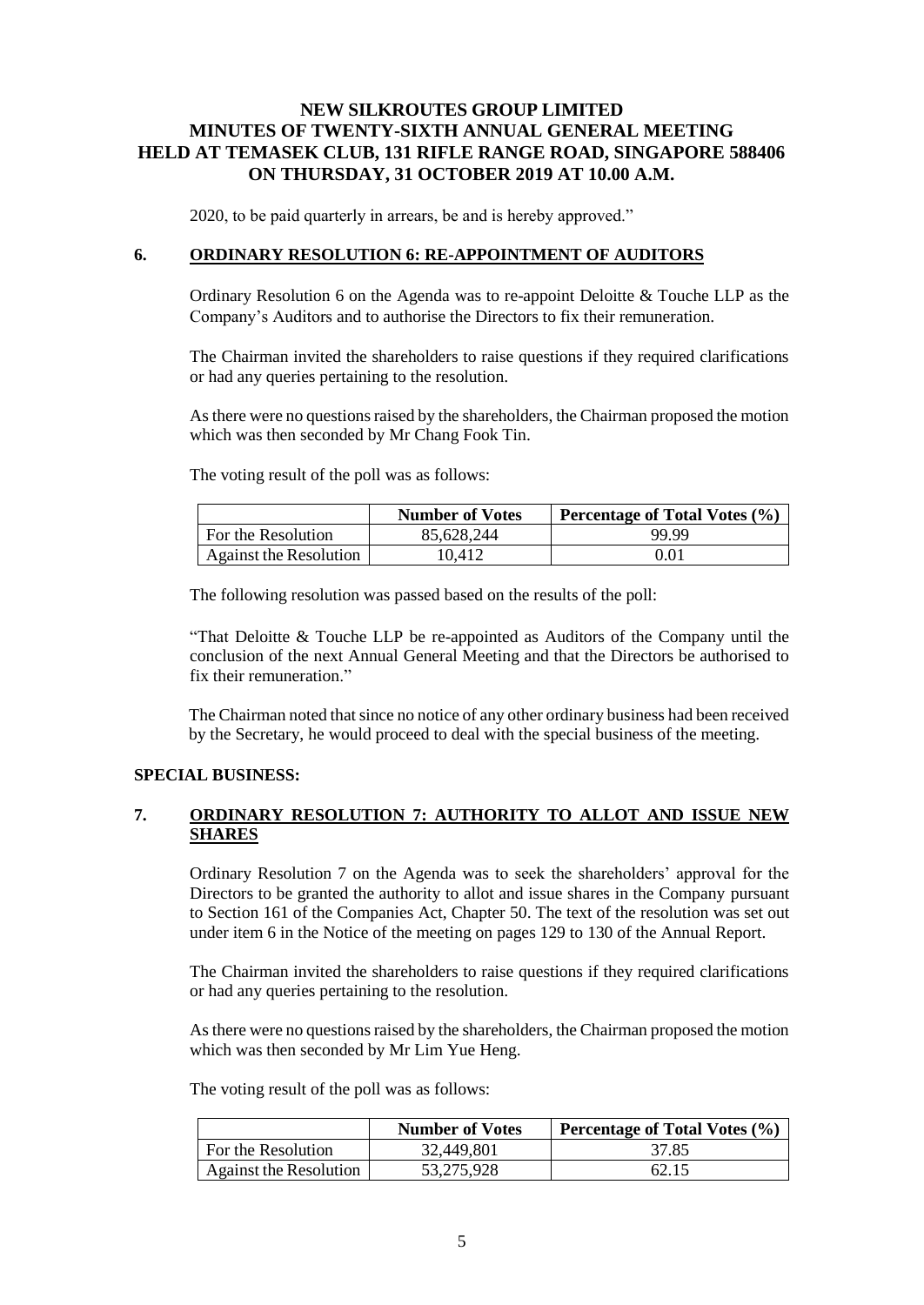The following resolution was not passed based on the results of the poll:

"That pursuant to Section 161 of the Companies Act, Cap. 50 and Rule 806 of the Listing Manual of the Singapore Exchange Securities Trading Limited ("**SGX-ST**"), the Directors of the Company be authorised to allot and issue:

- a. shares; and/or
- b. convertible securities (including options, warrants and debentures);
- c. additional securities issued pursuant to Rule 829 of the Listing Rules; and/or
- d. shares arising from the conversion of securities in (b) and (c) above,

in the Company (whether by way of rights, bonus or otherwise) at any time and upon such terms and conditions and for such purposes and to such persons as the Directors may in their absolute discretion deem fit provided that the aggregate number of shares and securities convertible into shares that may be issued must not exceed 50% of the total number of issued shares (excluding treasury shares and subsidiary holdings), of which the aggregate number of shares and convertible securities issued other than on a *pro-rata* basis to existing shareholders must not be more than 20% of the total number of issued shares (excluding treasury shares and subsidiary holdings). For the purpose of determining the aggregate number of shares and convertible securities that may be issued under this Resolution, the percentage of the total number of issued shares (excluding treasury shares and subsidiary holdings) is based on the total number of issued shares (excluding treasury shares and subsidiary holdings) at the time this Resolution is passed after adjusting for:

- (a) new shares arising from the conversion or exercise of convertible securities;
- (b) new shares arising from exercising share options or vesting of share awards outstanding or subsisting at the time of the passing of this Resolution; and
- (c) any subsequent bonus issue, consolidation or subdivision of shares.

unless revoked or varied by the Company in a general meeting, such authority shall continue in force until the conclusion of the next Annual General Meeting of the Company or the date by which the next Annual General Meeting of the Company is required by law to be held, whichever is the earlier."

#### **8. ORDINARY RESOLUTION 8: AUTHORITY TO ALLOT AND ISSUE SHARES UNDER THE NEW SILKROUTES PERFORMANCE SHARE PLAN 2017**

Ordinary Resolution 8 on the Agenda was to authorise the Directors to grant awards in accordance with the provisions of the New Silkroutes Performance Share Plan 2017 and to allot and issue shares in the capital of the Company as may be required to be issued pursuant to the vesting of Awards under the Plan, details of which were set out in item 7 of the Notice of meeting on page 130 of the Annual Report.

The Chairman invited the shareholders to raise questions if they required clarifications or had any queries pertaining to the resolution.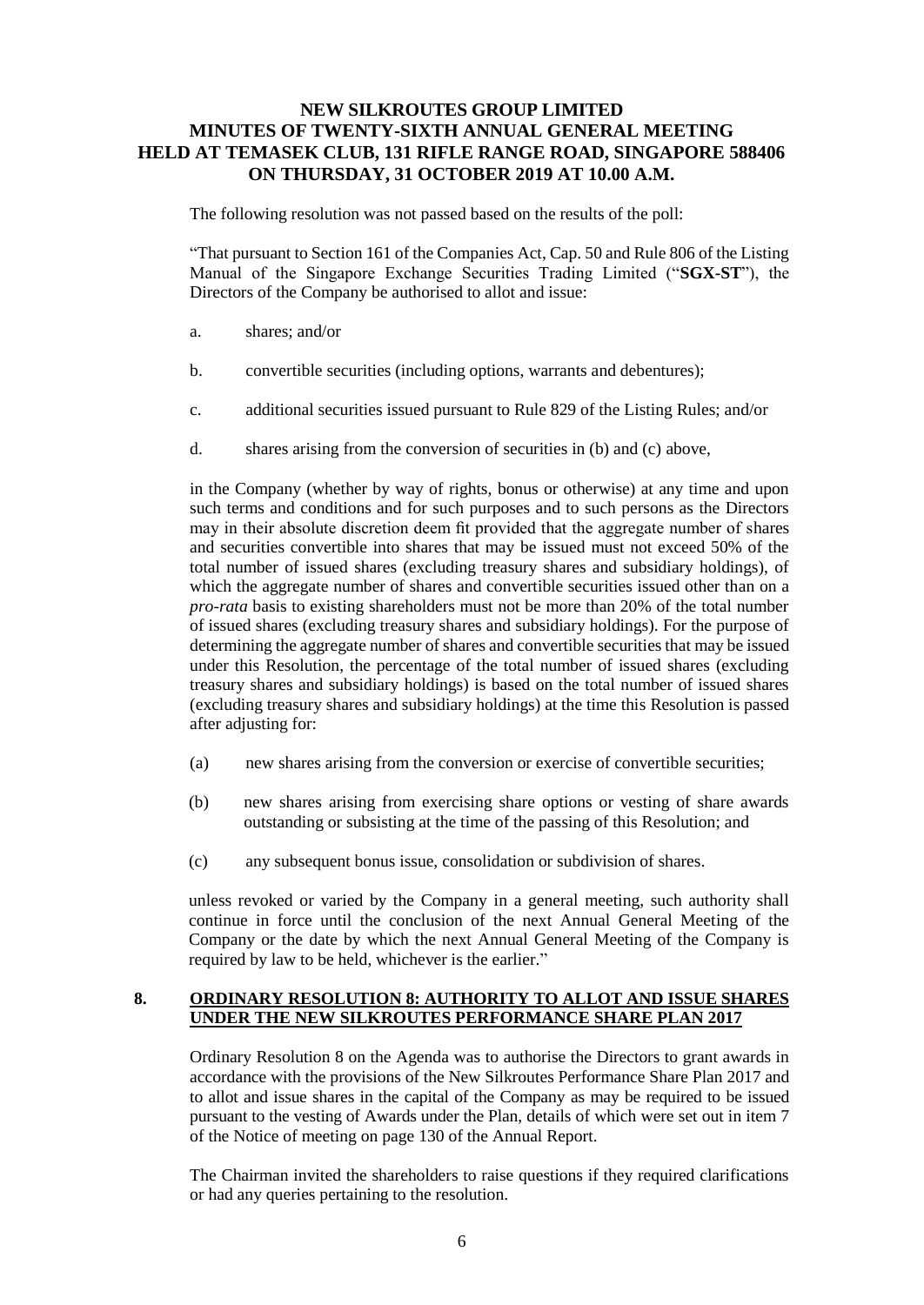One of the shareholders raised certain questions and details of those questions and answers in response thereto are recorded in Appendix A as attached hereto.

The Chairman proposed the motion which was then seconded by Mr Chang Fook Tin.

The voting result of the poll was as follows:

|                        | <b>Number of Votes</b> | Percentage of Total Votes (%) |
|------------------------|------------------------|-------------------------------|
| For the Resolution     | 81.833.191             | 96.19                         |
| Against the Resolution | 3,241,165              | 3.81                          |

The following resolution was passed based on the results of the poll:

"That the Board of Directors of the Company be and is hereby authorised to offer and grant awards ("**Awards**") in accordance with the provisions of the New Silkroutes Performance Share Plan 2017 (the "**PSP**") and, pursuant to Section 161 of the Companies Act, Cap. 50 and Rule 806 of the Listing Manual of the SGX-ST, to allot and issue from time to time such number of fully paid-up shares in the capital of the Company as may be required to be issued pursuant to the vesting of Awards under the PSP, provided always that the total number of new shares to be allotted and issued pursuant to the Awards granted under the PSP, when added to the number of shares issued and issuable in respect of all Awards granted under the PSP and any other share scheme, shall not exceed 15% of the issued shares (excluding treasury shares and subsidiary holdings) in the capital of the Company on the day preceding the date of the Award."

### **9. ORDINARY RESOLUTION 9: RENEWAL OF SHARE PURCHASE MANDATE**

Ordinary Resolution 9 on the Agenda was to seek the shareholders' approval on the proposed renewal of the share purchase mandate, the details of which were set out in the Letter to shareholders dated 16 October 2019. The text of the resolution was set out under item 8 in the Notice of the meeting on pages 130 to 131 of the Annual Report.

The Chairman invited the shareholders to raise questions if they required clarifications or had any queries pertaining to the resolution.

Several shareholders raised certain questions and details of those questions and answers in response thereto are recorded in Appendix A as attached hereto.

The Chairman proposed the motion which was then seconded by Mr Lim Jew Tiong.

The voting result of the poll was as follows:

|                        | <b>Number of Votes</b> | <b>Percentage of Total Votes <math>(\% )</math></b> |
|------------------------|------------------------|-----------------------------------------------------|
| For the Resolution     | 84.988.151             | 99.14                                               |
| Against the Resolution | 736,208                | 0.86                                                |

The following resolution was passed based on the results of the poll:

"That: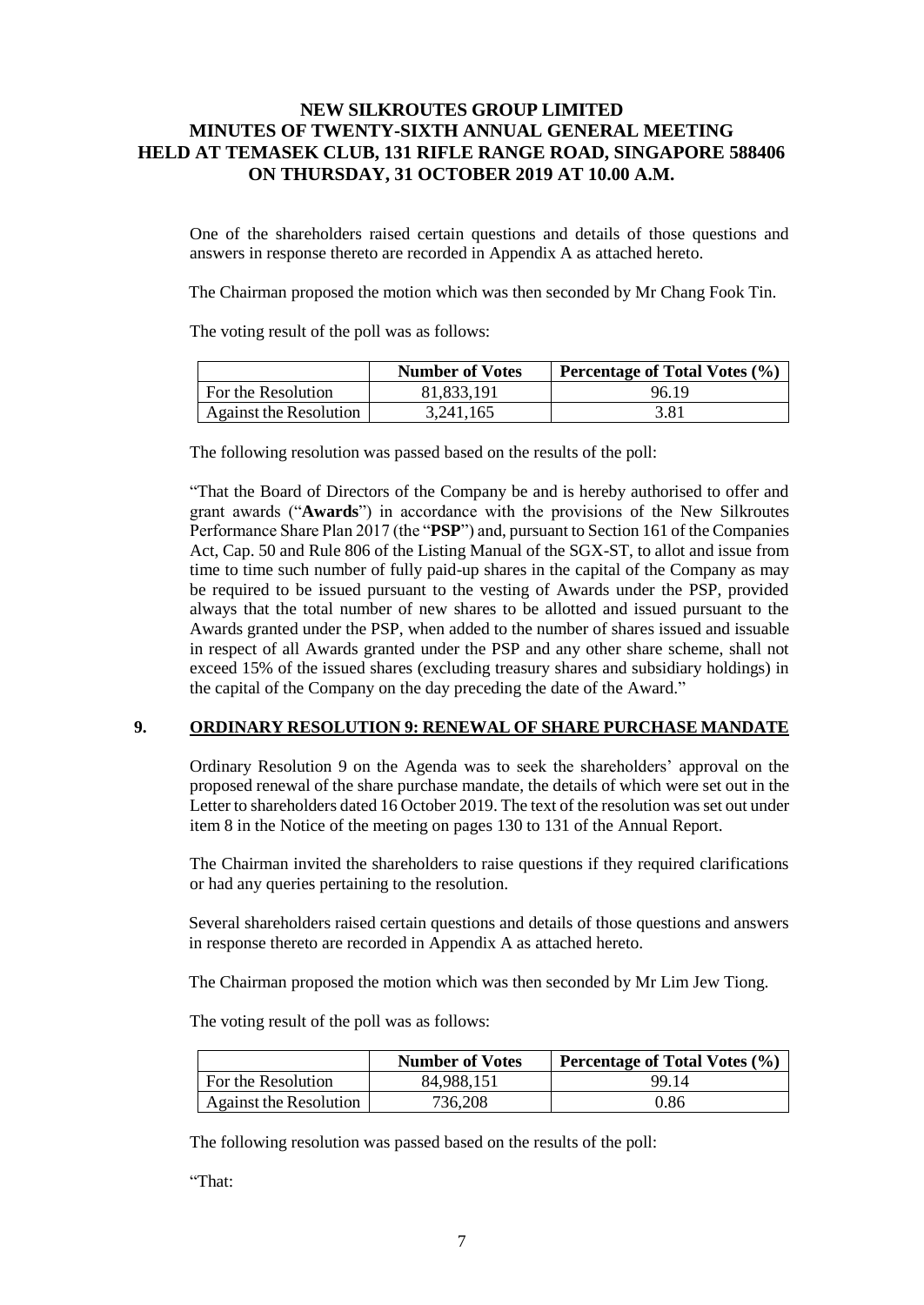- (a) for the purposes of Sections 76C and 76E of the Companies Act, Cap. 50, (the "**Companies Act**"), the exercise by the Directors of all powers of the Company to purchase or otherwise acquire shares, not exceeding in aggregate the Prescribed Limit (as hereinafter defined), at such price(s) as may be determined by the Directors from time to time up to the Maximum Price (as hereinafter defined), whether by way of:
	- (i) on-market purchase(s) (each an "**On-Market Purchase**") transacted on the SGX-ST through the ready market through 1 or more duly licensed dealers appointed by the Company for the purpose; or
	- (ii) off-market purchase(s) (each an "**Off-Market Purchase**") (effected otherwise than on the SGX-ST) in accordance with any equal access scheme(s) as may be determined or formulated by the Directors of the Company as they consider fit, which scheme(s) shall satisfy all the conditions prescribed by the Companies Act and the rules of the Listing Manual,

### (the "**Share Purchase Mandate**");

- (b) unless varied or revoked by the Company in general meeting, the authority conferred on the Directors pursuant to the Share Purchase Mandate may be exercised by the Directors at any time and from time to time during the period commencing from the passing of this Resolution and expiring on the earlier of:
	- (i) the date on which the next Annual General Meeting of the Company is held or required by law to be held;
	- (ii) the date on which the share purchases are carried out to the full extent mandated; or
	- (iii) the date on which the authority contained in the Share Purchase Mandate is varied or revoked;
- (c) in this Resolution:

"**Prescribed Limit**" means 10% of the total number of shares as at the date of passing of this Resolution (excluding any treasury shares that may be held by the Company or subsidiary holdings from time to time), unless the Company has effected a reduction of the share capital of the Company in accordance with the applicable provisions of the Companies Act, at any time during the Relevant Period, in which event the total number of shares of the Company shall be taken to be the total number of shares of the Company as altered;

"**Relevant Period**" means the period commencing from the date on which the resolution authorising the Share Purchase Mandate is passed, and expiring on the date the next Annual General Meeting of the Company is held or is required by law to be held, whichever is the earlier;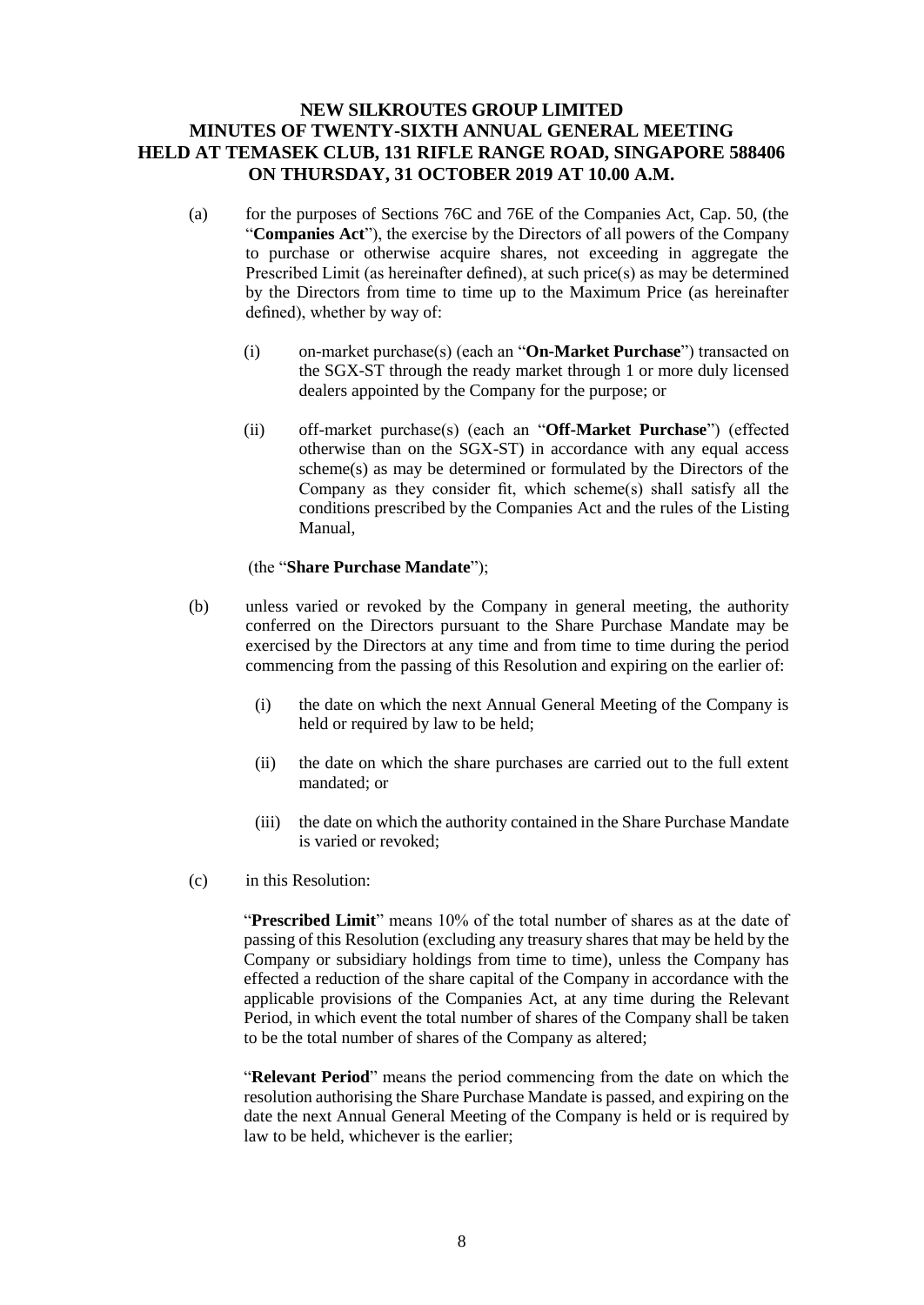"**Maximum Price**" in relation to a share to be purchased or acquired, means an amount (excluding brokerage, commission, stamp duties, applicable goods and services tax, clearance fees and other related expenses) not exceeding:

- (i) in the case of a Market Purchase, 105% of the Average Closing Price of the shares; and
- (ii) the case of an Off-Market Purchase pursuant to an equal access scheme, 115% of the Average Closing Price of the shares;

#### where:

"**Average Closing Price**" means the average of the closing market prices of a share over the last five (5) market days on which transactions in the shares were recorded on the SGX-ST immediately preceding the date of the Market Purchase by the Company or, as the case may be, the date of the making of the offer pursuant to the Off-Market Purchase, and deemed to be adjusted for any corporate action that occurs after the relevant five-day period; and

"**date of the making of the offer**" means the date on which the Company announces its intention to make an offer for the purchase or acquisition of shares from holders of shares, stating therein the relevant terms of the equal access scheme for effecting the Off-Market Purchase; and

"**Market Day**" means a day on which the SGX-ST is open for securities trading; and

- (d) the Directors and each of them be and are hereby authorised to deal with the shares purchased by the Company, pursuant to the Share Purchase Mandate in any manner as they think fit, which is allowable under the Companies Act and the Listing Manual.
- (e) the Directors and each of them be and are hereby authorised to complete and do all such acts and things (including executing such documents as may be required) as they or he may consider necessary, desirable or expedient to give effect to the transactions contemplated by this Resolution."

### **10. TERMINATION**

There being no other business to transact, the Chairman declared the Annual General Meeting of the Company closed and thanked everyone for their attendance.

**Mr Pao Kiew Tee Chairman of the Meeting**

\_\_\_\_\_\_\_\_\_\_\_\_\_\_\_\_\_\_\_\_\_\_\_\_\_\_\_\_\_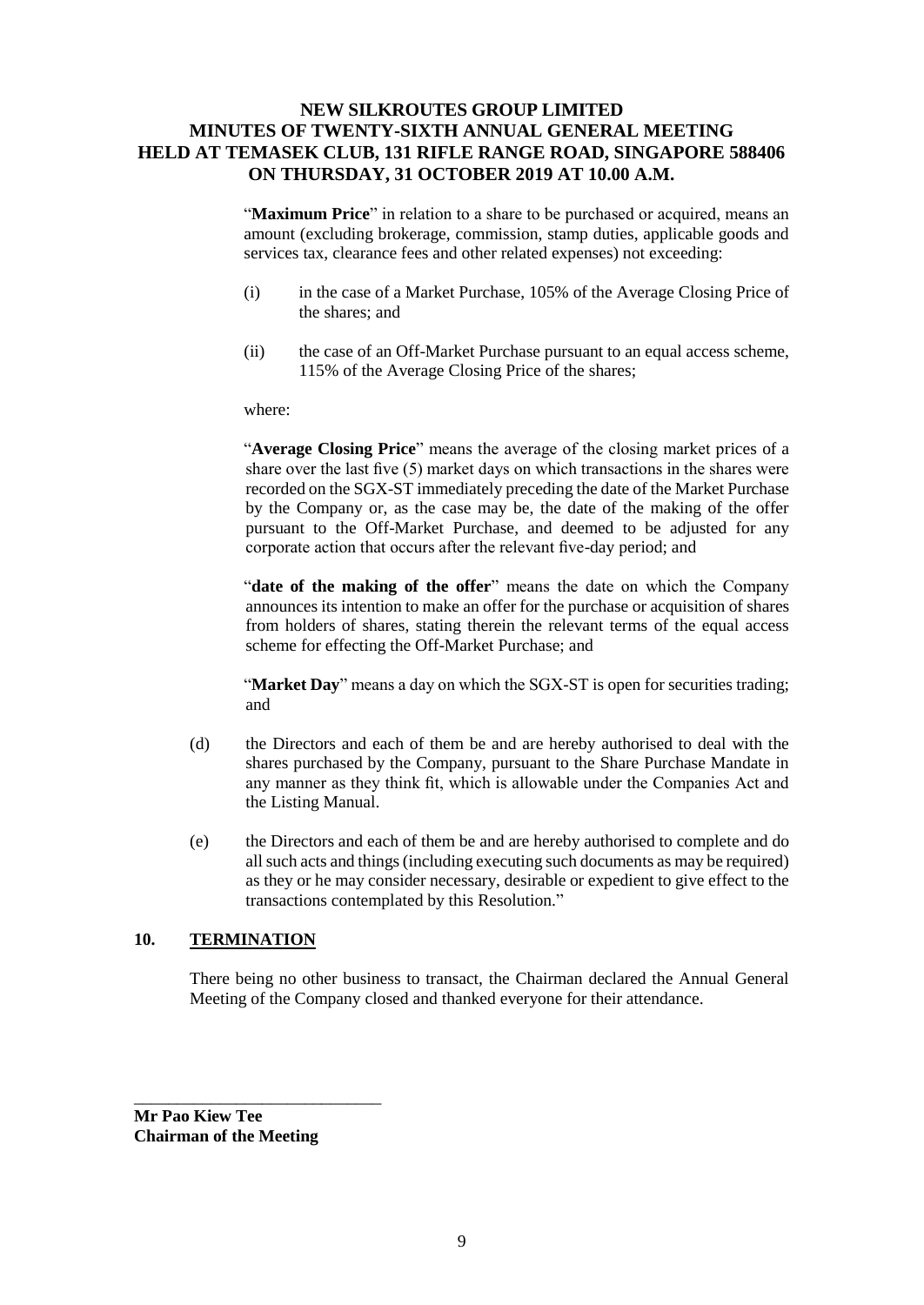### **Questions and Answers at Annual General Meeting held on 31 October 2019**

### **1. PRESENTATION ON THE COMPANY'S KEY DEVELOPMENTS AND FINANCIAL PERFORMANCE FOR FY2019**

Shareholder A queried the scalability of the Company's healthcare business. Dr Goh replied that the plan going forward would be to undertake acquisitions and issue the Company's shares as consideration. He explained that the Company would not be financing the acquisitions of clinics with bank borrowings as the earnings of these clinics would be used to finance the repayment of such bank borrowings instead of financing the Company's working capital. He further noted that the challenge faced by the Group in making further acquisitions in the healthcare section, whether large or small, was that the Group was not entirely a healthcare business and had an energy business. He added that institutional funds would only be interested to invest in the Group if the Group divested its energy business.

Shareholder A queried the Group's plans in relation to expanding the scale of Shanghai Fengwei Garment Accessory Co., Ltd's ("**Shanghai Fengwei**") business. Dr Goh replied that having made the acquisition of Shanghai Fengwei, the Group should not be contented with the steady cash flow and as such, the Group needs to expand the scale of Shanghai Fengwei's business. He further noted that Mr Shen Yuyun had proposed that the Group acquire downstream factories to expand the scale of Shanghai Fengwei's business. He noted however that the acquisition of these factories was not in line with the Group's focus and plans to scale up the Group's healthcare business, and as such, the Management was reluctant to rush into expanding Shanghai Fengwei's business by acquiring more factories. He further noted that the Management was not familiar with the Chinese market and as such, the Management exercised prudence in deciding whether further acquisitions of Chinese factories should be undertaken by the Group. He also noted that the Group would be amenable to small investments of approximately US\$3 million to US\$4 million to improve the technology to help Shanghai Fengwei compete with its Swiss and European competitors in the international market.

### **2. ORDINARY RESOLUTION 2: RE-ELECTION OF MR OO CHEONG KWAN KELVYN ("MR OO") AS A DIRECTOR**

Shareholder B commented that most Shareholders do not know the Directors and their contribution. He noted that it would be good for the shareholders to know the Directors and the division(s) that they are in charge of. He requested a brief background of the directors seeking re-election. Dr Goh noted that the Company required a strong Board of Directors and Management team, and supportive Shareholders. He gave a brief introduction of the background of Mr Oo.

Dr Goh noted that Mr Oo, a lawyer by background, had been with the Company since 24 June 2015. He further noted that the Group had a different strategy (i.e. assets management) back then. He noted that Mr Oo currently heads the human resources and technology services divisions and contributes to the Company's corporate work. He further noted that Mr Oo would be contributing significantly when the Group conducts major acquisitions. He further noted that when the Group expands overseas in Southeast Asia and beyond, the Group would also rely on Mr Oo's expertise in reviewing contracts.

### **3. ORDINARY RESOLUTION 3: RE-ELECTION OF MRS CHEN CHOU MEI MEI VIVIEN ("MRS CHEN") AS A DIRECTOR**

Shareholder B requested a brief background of the Directors seeking re-election.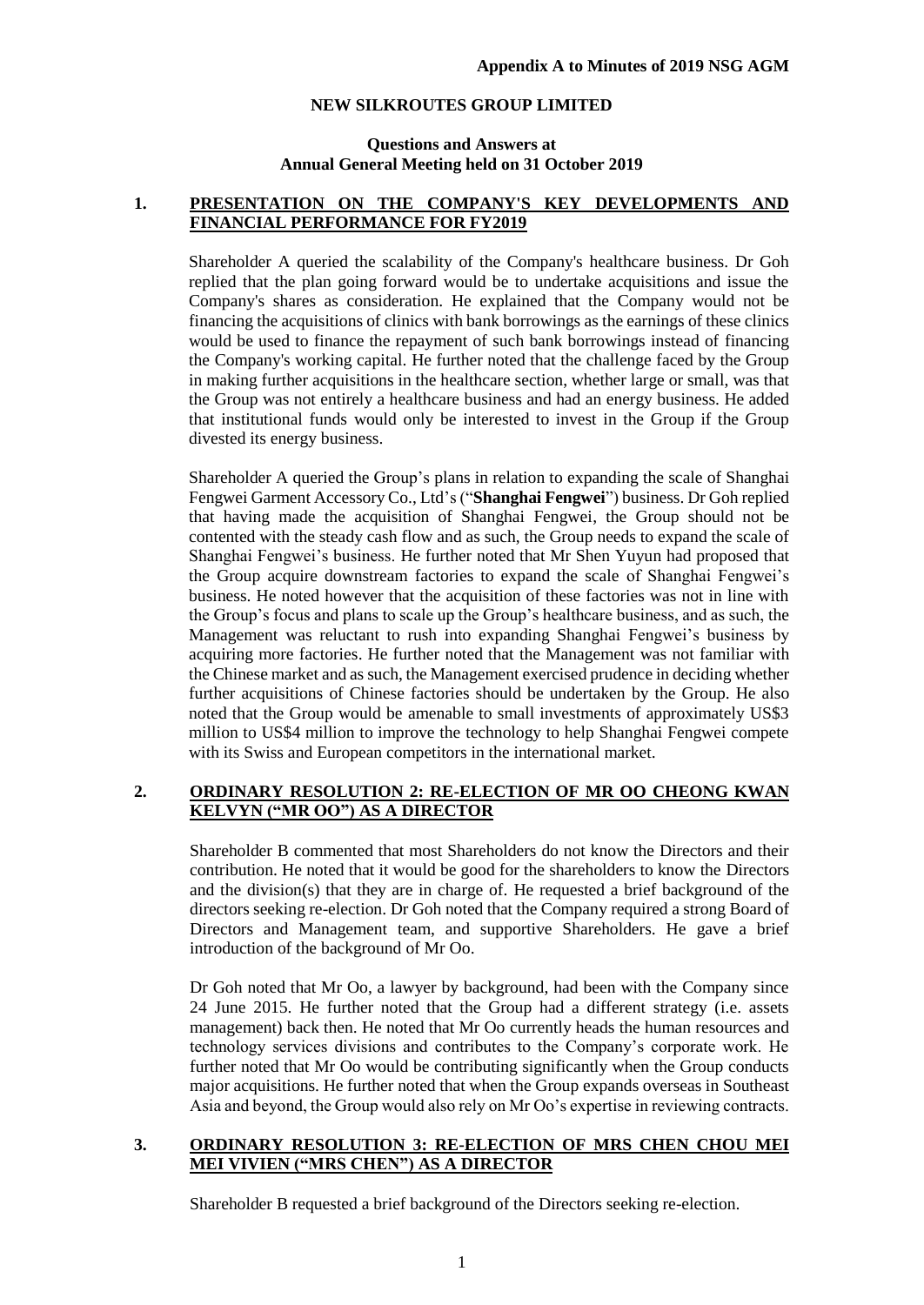### **Questions and Answers at Annual General Meeting held on 31 October 2019**

Dr Goh noted that Mrs Chen is currently a non-executive director of SEHK-listed Wing Tai Properties Limited and an executive director of Winsor Industrial Corporation Ltd., HK. He further noted that Mrs Chen was knowledgeable in traditional Chinese medicine, and as such, the Group hoped to tap on her expertise should the Group expand in this area in the future. He also noted that Mrs Chen's family runs a trust in Suzhou, China and donates to a nursing school and as such, the Group may also be able to tap on Mrs Chen's network in China should the Group decide to expand in China.

### **4. ORDINARY RESOLUTION 4: RE-ELECTION OF DR CHUA SOON KIAN ANDREW ("DR CHUA") AS A DIRECTOR**

Shareholder B requested a brief background of the Directors seeking re-election.

Dr Goh noted that Dr Chua had extended his help to the Group when the Group needed funds. He further noted that Dr Chua backed the growth of the Company by subscribing to the Company's shares at 44 cents per share at a time when trading in the Company's shares were suspended and the Company needed to finance an acquisition. He noted that Dr Chua is currently the principal and chairman of the management council of the East Asia Institute of Management ("**EAIM**"), formerly known as the East Asia School of Business, which he founded in 2001. He further noted that prior to founding EAIM, Dr Chua was the founding managing director of Dell Computer Corporation – South Asia and PRC. He further noted that the Management approached Dr Chua in hope that the Group could explore the area of healthcare education in Malaysia, Cambodia, Myanmar and China, where the Group could set up schools that offer healthcare courses, which would in turn resolve the Group's manpower issue should such issue arise in future. He also noted that venturing into healthcare education was of low priority to the Management as the Group did not require manpower on a large scale with only 18 medical and dental clinics. He further noted that the Management expected Dr Chua to contribute substantially in future when the Group expands the scale of its healthcare business and require manpower on a large scale.

Shareholder C queried why Mrs Chen was considered independent even though she seemed to be more involved in the Company's business, whereas Dr Chua was considered non-independent even though he did not seem to be as involved in the Company's business as Mrs Chen. Ms Ong Beng Hong ("**Ms Ong**") clarified that Mrs Chen was not involved in the operations or the day-to-day management of the Company. She further noted that the Company would tap on the expertise of Mrs Chen should such need arises. She also noted that Dr Chua was Non-Executive because he was a substantial Shareholder (i.e. he owns more than 5% of the Company's shares). She further noted that by virtue of being a substantial Shareholder, Dr Chua could not be an independent director even though he was not involved in the operations or the day-to-day management of the Company. She also noted that under the Singapore Exchange Securities Trading Limited's ("**SGX-ST**") corporate governance guidelines, nonexecutive directors should make up a majority of the board and where the chairman is not independent, independent directors should make up a majority of the board. She further noted that the Company has three Non-Executive Directors (i.e. the Chairman, Mrs Chen and Dr Chua), the Chairman of the Board was independent, and two of these Non-Executive Directors are independent (i.e. the Chairman and Mrs Chen), and as such, the Company is in compliance with the requirements.

### **5. ORDINARY RESOLUTION 8: AUTHORITY TO ALLOT AND ISSUE SHARES UNDER THE NEW SILKROUTES PERFORMANCE SHARE PLAN 2017**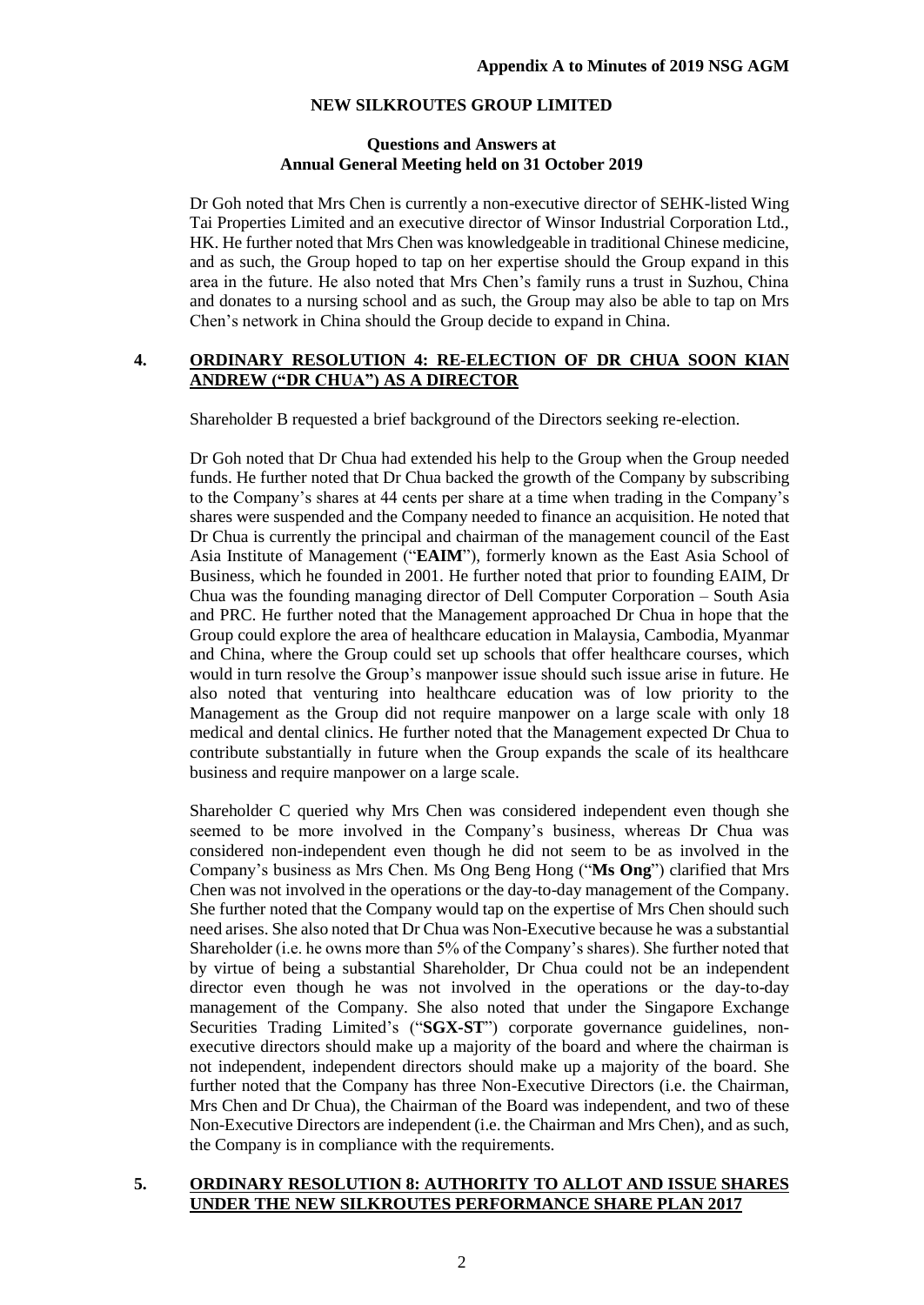#### **Questions and Answers at Annual General Meeting held on 31 October 2019**

Shareholder C queried if any shares have been issued under the New Silkroutes Performance Share Plan 2017 ("**PSP**") to date. The Chairman replied that no shares have been issued under the PSP to date. He further noted that the Company was very prudent when deciding whether to issue shares under the PSP. Shareholder C commented that the Management should be paid in accordance with market rates and incentives for better performance and contribution. He further noted that the PSP should be shelved until the Management achieved such performance. Dr Goh agreed that there must be an alignment of interests between the Management and the Shareholders. He noted that some companies adopted share option schemes instead. He noted however that the share options would not be attractive to employees as the employees would have to pay for the option. Shareholder C suggested that the Remuneration Committee should play a bigger role in assessing the performance of the key executives. He further suggested that key performance indicators should be put in place. He also suggested that the Board of Directors issue treasury shares as when awarding shares, instead of new ordinary shares. The Chairman duly noted Shareholder C's comments.

### **6. ORDINARY RESOLUTION 9: RENEWAL OF SHARE PURCHASE MANDATE**

Shareholder C queried if the Company purchased any shares under the share buyback mandate in the past financial year. The Chairman replied that the Company did not purchase any shares under the share buyback mandate in the past financial year. Shareholder C suggested that the Company should encourage the Directors to purchase the Company's shares. The Chairman replied that Dr Goh had been purchasing the Company's shares on and off. Shareholder C commented that Dr Goh had not been purchasing shares recently. Dr Goh replied that he was mindful that his actions (i.e. buying or selling the Company's shares) could trigger investigation from SGX-ST since he would be considered to have insider information. Shareholder C commented that when Dr Goh purchases the Company's shares, it gives Shareholders the confidence that Dr Goh strongly believes in the Company. Dr Goh duly noted Shareholder C's comments. He further noted that the top priority of the Management was to turn around the Company.

### **7. OTHERS**

In relation to Resolution 7 that was not carried, Dr Goh noted that as the Directors do not have the mandate to issue new shares (which includes issuing shares as consideration shares for acquisitions), the Company's next phase of growth would have to be financed by bank loans instead. He further noted that the Company would convene an Extraordinary General Meeting ("**EGM**") to obtain the Shareholders' approval should the Company decide to undertake a major acquisition or require shares to be issued as consideration for any acquisition. Shareholder C suggested that the Company consider raising capital for growth via placement of shares. Dr Goh replied that the Company could not undertake placements without convening an EGM to obtain shareholders' approval again, as Resolution 7 had been voted down.

Shareholder D queried if Resolution 8 was considered to be carried if Resolution 7 was not carried. The Chairman replied that the two resolutions were separate and distinct. Ms Ong explained that Resolution 7 pertained to the issuance and allotment of shares to anyone, whereas Resolution 8 pertained to the issuance and allotment of shares under the PSP. Shareholder A queried what difference it made in negotiations between convening an EGM to obtain Shareholders' approval and the passing of Resolution 7. Dr Goh replied that the Company looks at many acquisitions throughout a year. It was further noted that under SGX-ST's rules and regulations, the Company would need to obtain